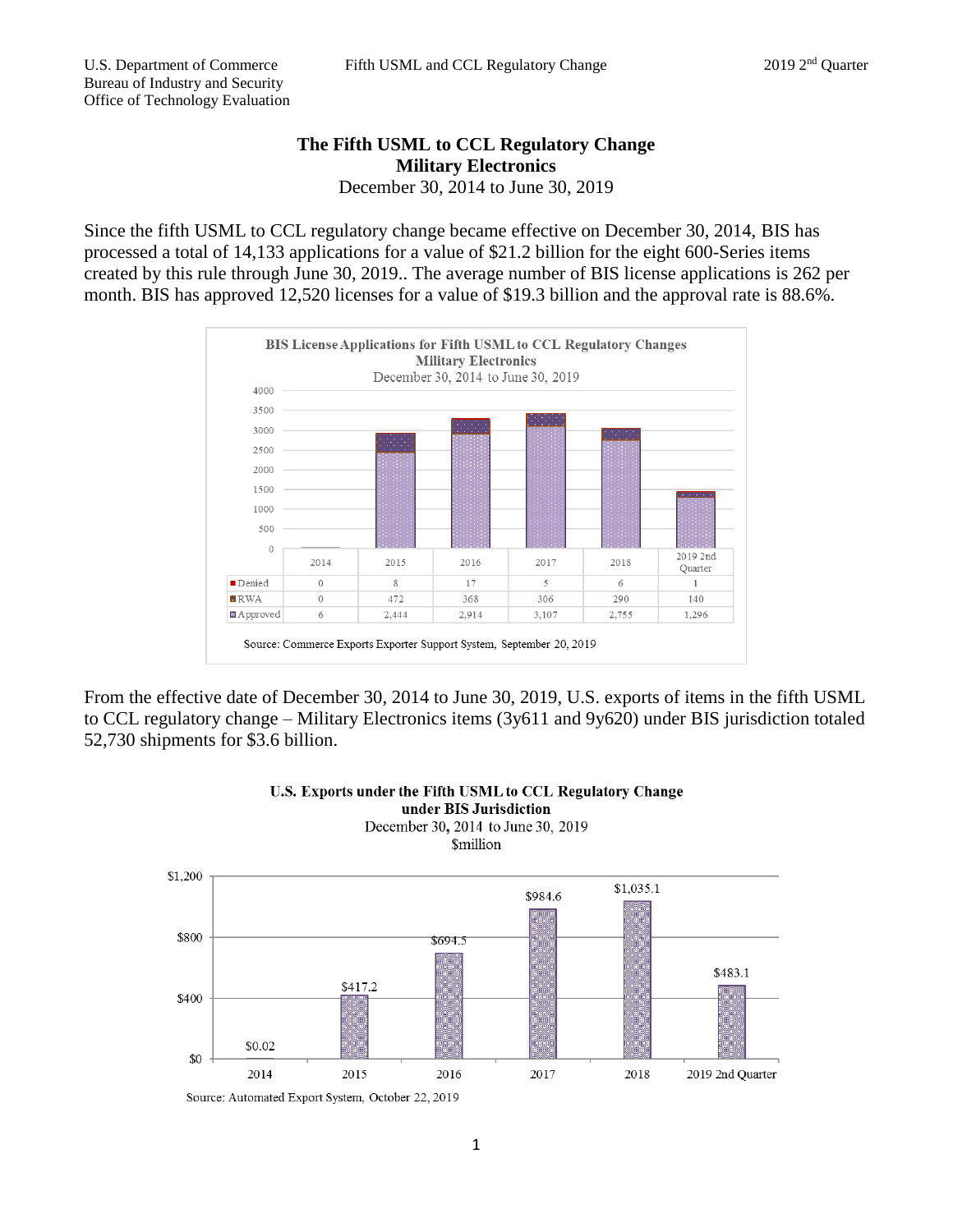

Source: Automated Export System, October 25, 2019

| The Fifth USML to CCL Regulatory Change-Military Electronics |                       |                                                   |                         |                  |
|--------------------------------------------------------------|-----------------------|---------------------------------------------------|-------------------------|------------------|
| Top 15 Destinations of U.S. Exports under BIS Jurisdiction   |                       |                                                   |                         |                  |
| December 30, 2014 to June 30, 2019                           |                       |                                                   |                         |                  |
|                                                              |                       | % of Total                                        | Value                   |                  |
| Country                                                      | <b>Shipment Count</b> | <b>Shipment Count</b>                             | <i><b>\$million</b></i> | % of Total Value |
| Japan                                                        | 6,139                 | 11.6%                                             | \$949.8                 | 26.3%            |
| United Kingdom                                               | 7,239                 | 13.7%                                             | \$305.5                 | 8.5%             |
| Saudi Arabia                                                 | 1,111                 | 2.1%                                              | \$220.6                 | 6.1%             |
| South Korea                                                  | 2,658                 | 5.0%                                              | \$215.7                 | 6.0%             |
| Canada                                                       | 3,263                 | 6.2%                                              | \$183.9                 | 5.1%             |
| Australia                                                    | 2,369                 | 4.5%                                              | \$182.3                 | 5.0%             |
| <b>United Arab Emirates</b>                                  | 769                   | 1.5%                                              | \$145.4                 | 4.0%             |
| Germany                                                      | 2,788                 | 5.3%                                              | \$126.2                 | 3.5%             |
| Italy                                                        | 2,602                 | 4.9%                                              | \$113.8                 | 3.1%             |
| Israel                                                       | 2,141                 | 4.1%                                              | \$105.4                 | 2.9%             |
| Taiwan                                                       | 647                   | 1.2%                                              | \$82.3                  | 2.3%             |
| France                                                       | 2,097                 | 4.0%                                              | \$80.5                  | 2.2%             |
| Turkey                                                       | 1,132                 | 2.1%                                              | \$67.1                  | 1.9%             |
| Netherland                                                   | 830                   | 1.6%                                              | \$65.4                  | 1.8%             |
| Mexico                                                       | 4,001                 | 7.6%                                              | \$63.8                  | 1.8%             |
| <b>Top 15 Total</b>                                          | 39,786                |                                                   | \$2,907.7               |                  |
| <b>Top 15 Total/Grand Total</b>                              |                       | 75.5%                                             |                         | 80.4%            |
| <b>Grand Total</b>                                           | 52,730                |                                                   | \$3,614.6               |                  |
|                                                              |                       | Source: Automated Export System, October 25, 2019 |                         |                  |

## U.S. Quarterly Exports under the Fifth USML to CCL Regulatory Change